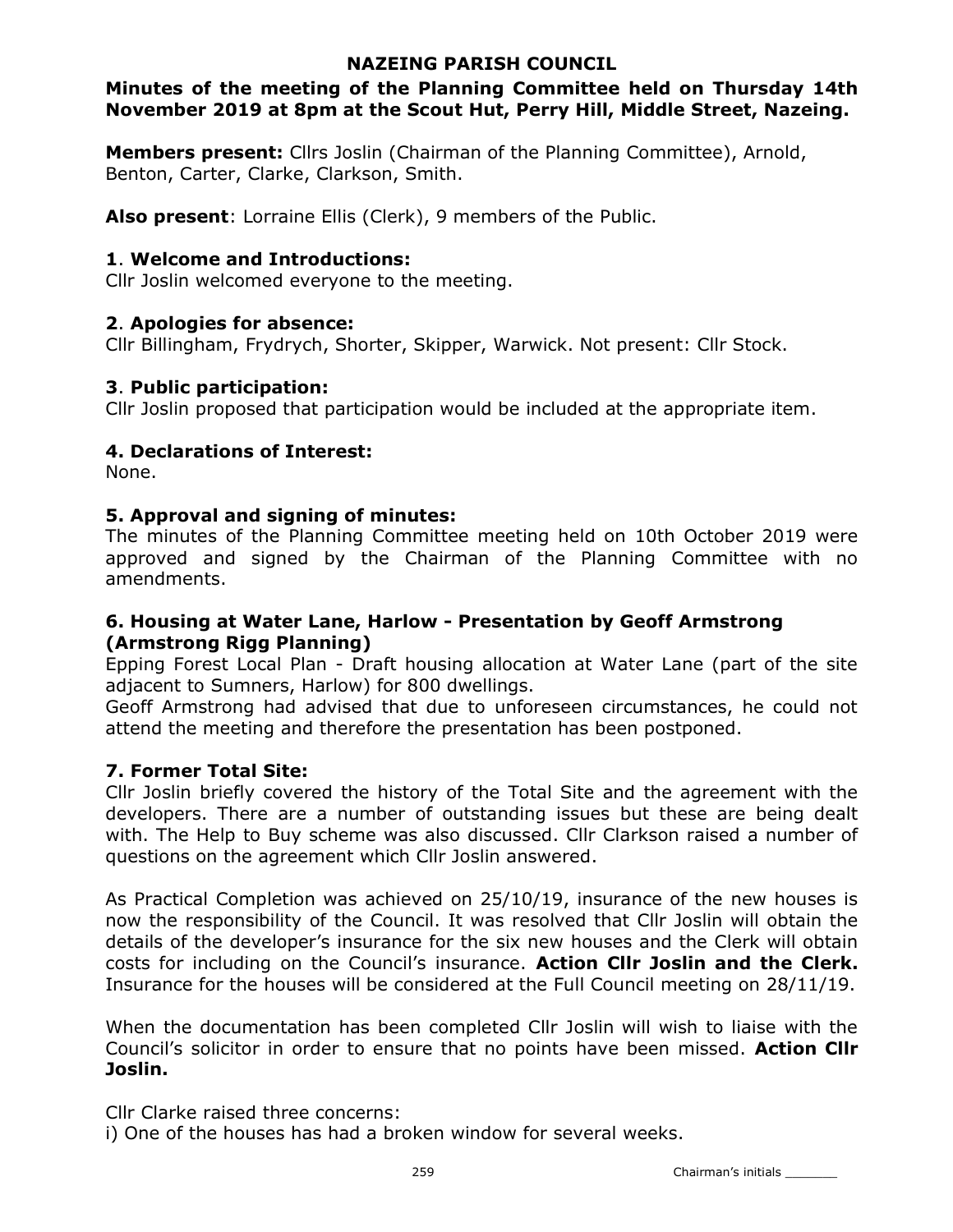ii) There is an outstanding discharge on an application (EPF/2243/19) which relates to Conditions 9 and 10 of the original planning approval decision notice issued (EPF/0303/13).

iii) The poor condition of the footway along the front of the development, which was as a result of poor communication with Highways, for the utility connections to the houses. This fault has been the subject of complaints from residents.

Cllr Joslin advised that the developer will deal with items i and ii and that Highways should be responsible for remedying item iii.

The Clerk advised that she had circulated a number of snagging items / outstanding issues and wants to ensure that these are addressed, along with any others which may arise.

### 8. Enforcement Notices/Appeals:

a) No closed Enforcement Cases have been received.

b) To note the Public Inquiry for the appeal against an Enforcement Notice ENF/CM/0067/18 (Land adj to Moss Nursery, Sedge Green) is on 03/12/19 to 05/12/19 at North Weald Airfield, North Weald.

Cllr Joslin reported that Cllr Frydrych had received information from the appellant which he had provided to Cllr Joslin. The Council did support the appeal when it was considered on 11/07/19. If Cllr Frydrych cannot attend the Public Inquiry, then Cllr Joslin will provide a Proof of Evidence which can be submitted. Action Cllr Joslin. c) To note the Hearing for the planning appeal on EPF/0584/19 (Thistle Dew, Hoe Lane) is on 03/12/19 at Epping Forest District Council.

### 9. Planning Applications: The following applications were considered:

(a) Application No: EPF/2425/19 TPO Officer: Robin Hellier Applicant Name: Keith Location: 32 Pecks Hill, Nazeing, Waltham Abbey, EN9 2NY

Proposal: TPO/EPF/41/02 (T1). T1: Oak- Crown reduce by up to 1.5m, as specified.

Resolved – The Parish Council requests that the application is referred to the District's Tree Officer in order to ensure that no damage is caused to the tree.

(b) Application No: EPF/2384/19 Officer: Zara Seelig Applicant Name: Mr Bradley Gelman Location: Fairpenny, St Leonards Road, Nazeing, Waltham Abbey, EN9 2HJ

Proposal: Rear single storey extension. (Amended application to EPF/0960/17).

Resolved – object to the application, as it includes a balcony. The reason for the objection is that previously when the Council considered application EPF/0960/17, it stated if consent was granted, in order to protect the privacy of the neighbouring property a condition should be imposed that the roof of the extension must not be used as a balcony or patio area.

(c) Application No: EPF/2406/19 **Officer:** Alex Taylor Name: Mr & Mrs J O'Donaghue Location: Sedge Gate Nursery, Sedge Green, Nazeing, Waltham Abbey, EN9 2PA

Proposal: Retrospective application for change of use of land for stationing of caravans for occupation by Gypsy Traveller family.

There was some discussion about the application and what has already been built at the address. It was agreed to object to the application and list the reasons, as discussed. It was noted that four members of the public supported the Council's view to object to the application.

#### Resolved – object to the application as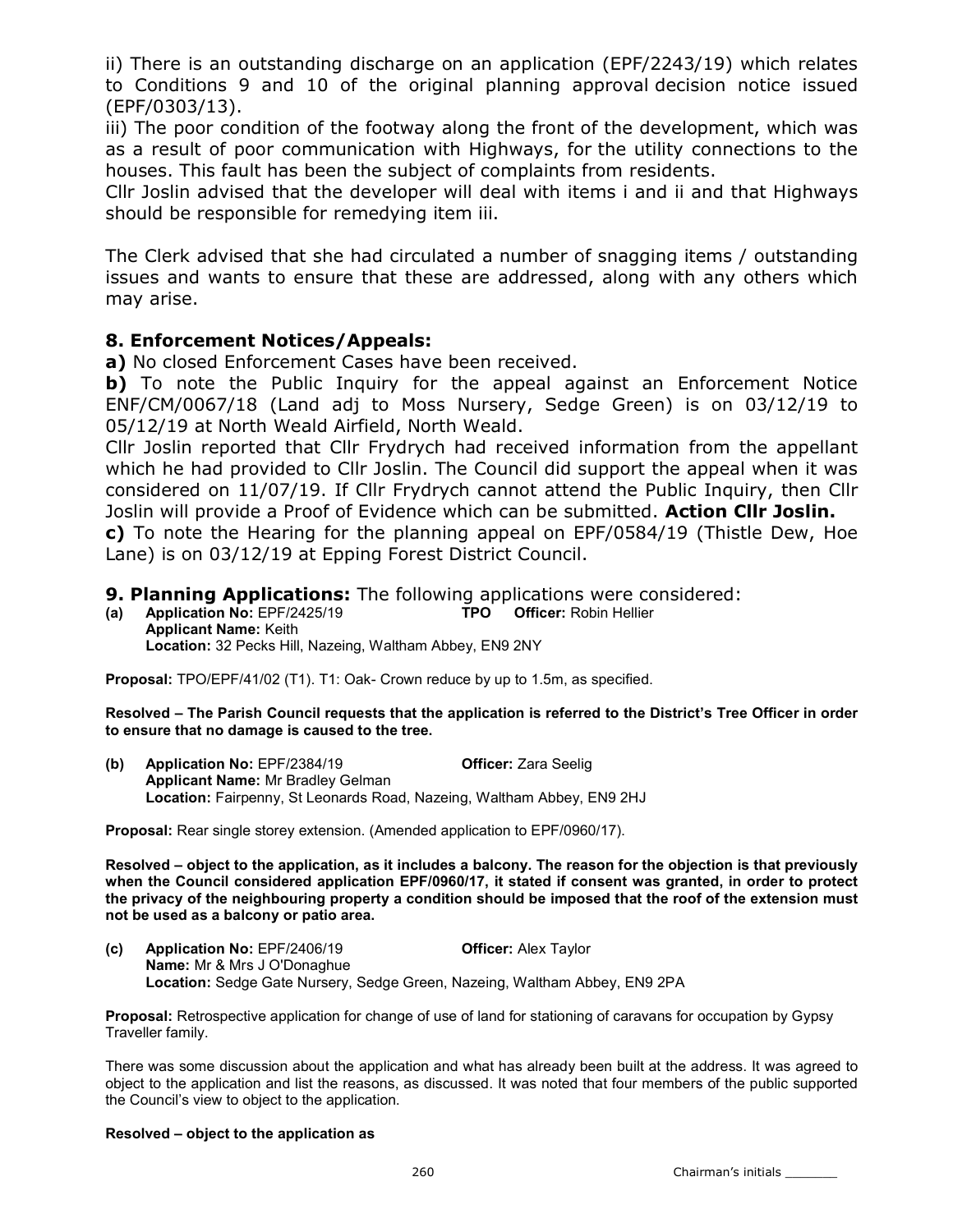(i) The proposed development is contrary to Government guidelines in relation to concentration of Traveller sites.

(ii) The Parish of Nazeing has a high concentration of Traveller sites, probably more than any other parish in the Epping Forest District. According to the EFDC Public Register of Licensed Gypsy Sites dated May 2017:- The total number of Sites in the District is 26; in Nazeing – 10; in Roydon Parish, adjoining Nazeing – 9; In the remainder of the District - 7.

Number of Pitches:- in the District – 105; In Nazeing – 65; in Roydon – 33; Total number in remainder of the District – 7.

(iii) It is an inappropriate development in the Green Belt contrary to EFDC local policy (GB2A - Development in the Green Belt) and there are no special circumstances demonstrated (Policy H10A - Gypsy Caravan Sites)

(iv) It is inappropriate development in the Lee Valley Regional Park (Policy GB10).

(v) Tarmac has been laid in the Green Belt for the stationing of caravans and the applicant has carried out development on the land without first applying for planning permission.

(d) Application No: EPF/2440/19 Officer: Zara Seelig Applicant Name: Mrs Grace London Location: Fairways, Riverside Avenue, Nazeing, Waltham Abbey, Broxbourne, EN10 6RB

Proposal: Proposed detached garage & a boundary wall.

Resolved – no objection providing that the applicant abides by the condition stated in the District's Environmental Protection and Drainage department letter dated 11/11/19.

(e) Application No: EPF/2469/19 Officer: Zara Seelig Applicant Name: Mr K Garwood Location: Park Cottage, Back Lane, Nazeing, Waltham Abbey, EN9 2RT

Proposal: Proposed extension to form link between house and store, first floor rear extension and internal alterations.

#### Resolved – no objection.

(f) Application No: EPF/2192/19 Officer: Francis Saayeng Applicant Name: Mr Mormenekse Location: Sedge Gate House, Sedge Green, Nazeing, Waltham Abbey, EN9 2PA

Proposal: Erection of three bedroom dormer bungalow to the side garden and conversion of existing garage to a two bedroom bungalow.

Resolved – object to the current application which includes the conversion of the existing garage to a two bedroom bungalow. The reason is that the building is very close to the boundary of the site and is immediately adjacent to the present unlawful traveller site at Sedge Gate Nursery. However the Council would support the application if the proposal was only for the erection of a three bedroom dormer bungalow on the other side of the site, providing suitable access is provided.

(g) Application No: EPF/2606/19 **Officer:** Zara Seelig Applicant Name: Mr Anthony Lord Location: Oaklands, Middle Street, Nazeing, Waltham Abbey, EN9 2LH

Proposal: Proposed two storey rear extension.

#### Resolved – no objection.

(h) Application No: EPF/2616/19 Officer: Francis Saayeng Applicant Name: Mr M Persico Location: The Cottage, Waltham Road, Nazeing, Waltham Abbey, EN9 2LU

Proposal: Extension & conversion of an existing garage into a self-contained annexe (not a separate dwelling) for use by the householders elderly parents.

#### Resolved – no objection.

These are provided for information only, EFDC do not normally accept comments on these applications. (i) Application No: EPF/2453/19 DRC Officer: Sophie Ward Bennett